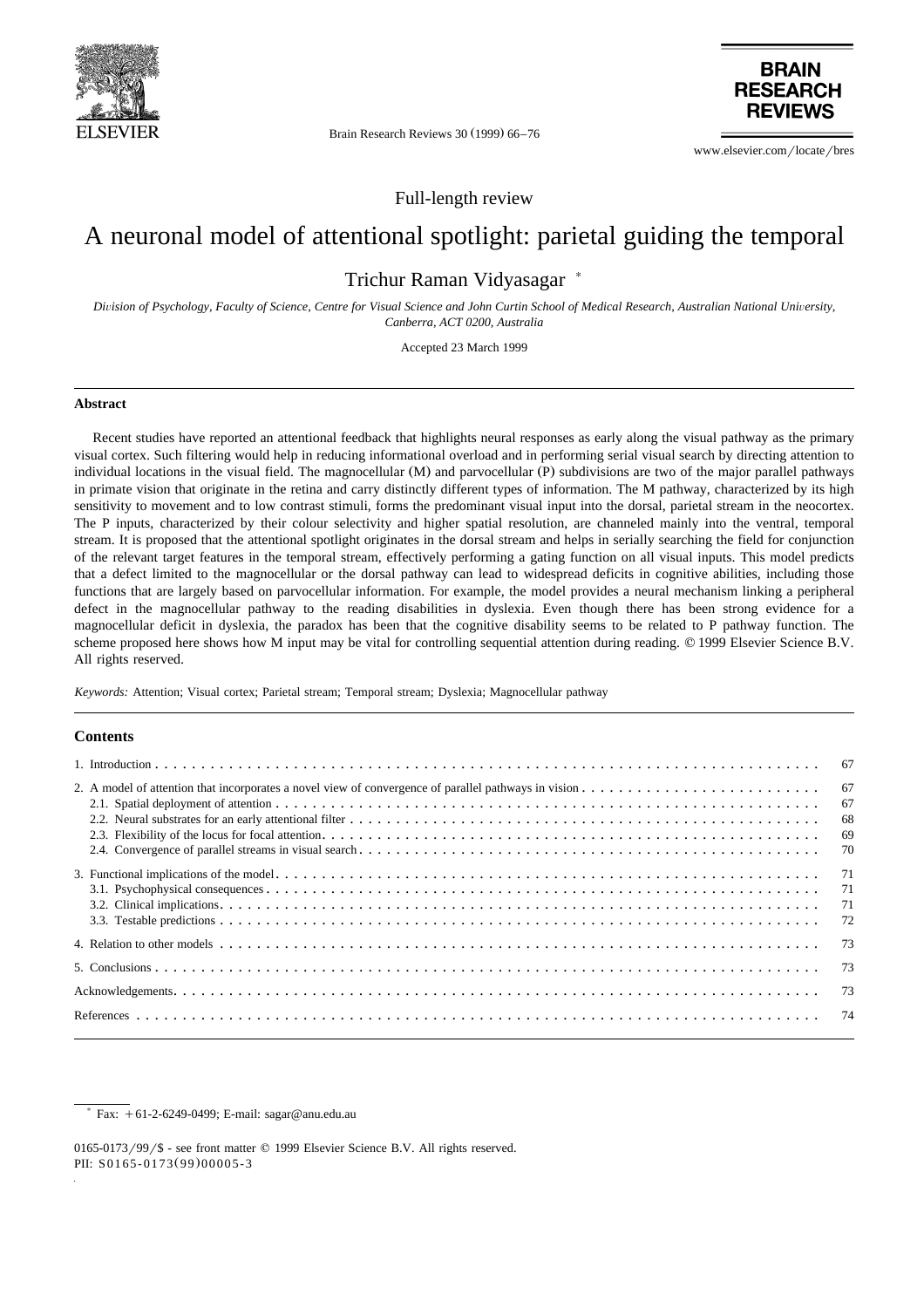## **1. Introduction**

Over the last 40 years, we have made considerable progress in our knowledge of the visual pathways, in particular through electrophysiological investigations regarding the trigger features of cells at various levels of the visual system and also from psychophysical studies in humans and other primates. However, the natural world differs substantially from the visual stimuli used in these studies in many ways. One important respect in which it differs is that stimuli in real life rarely occur in isolation and the visual system is often confronted with a multitude of stimuli of different shapes, sizes, colours, depths and speeds of movement. Nevertheless, we are able to focus attention on one object and process just the relevant information, sometimes even doing this covertly while foveating elsewhere. We are also able to employ visual search over a large scene and find, for example, a known face in a crowd fairly rapidly. While doing all this, we can also quite effortlessly bind different features of an object together, so that we can attribute correctly say, the yellow colour to the banana and the red to the apple. One puzzling aspect of this capability is a large body of evidence (see later) which suggests that different stimulus attributes like colour, form and motion may be processed in different areas of the brain. Given this, how is the binding of features made possible? A neuronal model that provides a framework for visual attention should be able to address these questions satisfactorily.

This paper will briefly review some of the psychophysical and neurophysiological studies that are relevant to this problem and propose a neuronal scheme that can explain these data and make testable predictions.

# **2. A model of attention that incorporates a novel view of convergence of parallel pathways in vision**

In proposing a neurophysiological basis for attention, this paper builds upon concepts that have been derived largely from psychophysical experiments over the last 20 years. These ideas and the relevant literature on parallel pathways in vision will be reviewed first.

# *2.1. Spatial deployment of attention*

One of the most influential ideas concerning the mechanisms of visual attention is contained in Treisman's Feature Integration Theory [83]. According to this model, when a target feature leads to unique activity in a feature domain (say, the target being a single green object among a number of red distracters), the detection of the target is done by a parallel process with the number of distracters having no effect. Such pop-out effects in pre-attentive vision have been extensively studied (for reviews, see Refs. [42,63]). In contrast a target lacking a unique feature, such as its colour or orientation, but which is uniquely distinguished from other objects only by conjunctions of two or more features is detected by a serial process in the visual system (Fig. 1). It is postulated that an attentional



Fig. 1. Parallel vs. serial visual search. In the top two panels, the target, which is a unique feature (colour in the top and orientation in the middle panel) pops out pre-attentively. In the bottom panel, the target (a red horizontal line) does not pop-out, but is detected by a serial search, since the time taken depends upon the number of distracters (after Ref. [83]).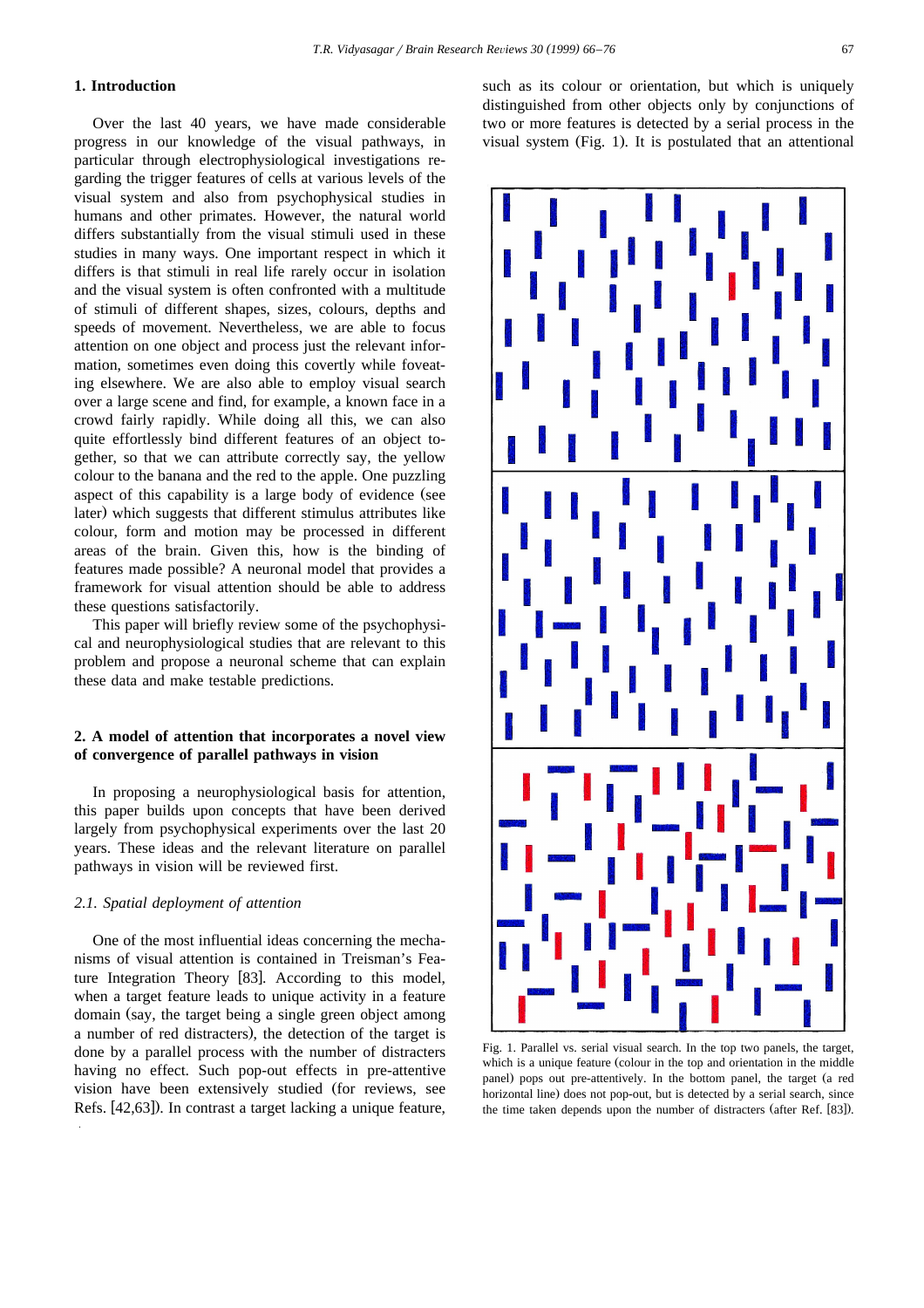spotlight focuses at each instant of time on a specific location in a fine grain map of the visual world such as that in the primary visual cortex (also known as striate cortex or area V1) and the resulting neural activities in separate feature maps in the higher extrastriate areas allow the unambiguous binding of the corresponding features of the object. It appears that this process is repeated serially through the visual field, since the time taken to detect an object from feature conjunction is positively correlated with the number of distracters. There have been two other important models of attention that have been proposed  $[29,100]$ . One of these, the guided search model of Wolfe 100], provides satisfactory explanations for a number of observations that the original feature integration model could not. These will be discussed later, but the basic idea of a spotlight of attention guiding visual search that Treisman proposed is central to the theory advanced in this paper.

## *2.2. Neural substrates for an early attentional filter*

In dealing with the vast amount of information coming in from the retina, it would be more efficient if signals from all over the visual field were not all processed by the different feature systems in parallel. If this is allowed to happen, it would only lead to confusion regarding which features belong to which object ('binding problem', see Ref. [84]) and also impose an enormous and unnecessary computational load on the various neocortical areas. The Feature Integration Theory provides a good solution to this problem by placing attentional selection at an early stage, which, by spotlighting particular locations of interest, reduces computational load and enables features of an object to be bound together. The site of such a spotlight could be as early as visual area V1 before the visual information gets channeled into various feature maps. This seems to be a plausible step when we take into account the anatomy and physiology of the visual pathways. The striate cortex receives massive feedback projections from a number of other neocortical areas (reviewed in Ref. [71]). Even though not much is known about the possible functions of these projections, evidence is emerging that feedback inputs can selectively enhance or suppress responses of neurones in the striate cortex  $[41.59.93]$ .

The key for the mechanism of attentional selection may lie in the functional subdivisions of the afferent visual pathways. There is considerable evidence that in primates three streams of parallel channels reach the primary visual cortex, namely the parvocellular  $(P)$ , magnocellular  $(M)$ and koniocellular  $(K)$  inputs; to some degree these remain separate in their cortical terminations (reviewed in Ref.  $[13]$ ). Regarding their further projections, since at this moment we know only about the fate of the P and M pathways, this article will not be referring to the K pathways anymore. It is generally believed that a M-dominated dorsal stream that extends from V1 and certain compart-

ments in V2 to middle temporal area (MT or area V5) and further to the parietal cortex is concerned with visual attributes related to space, namely movement, depth and positional relations. On the other hand, the P-dominated ventral pathway extending into areas V2, V3, V4 and the inferotemporal cortex (cytoarchitectonic areas TEO and TE) is concerned with object discrimination based on features like colour, form and texture  $[46,48,56,88,103]$ . This dichotomy may not be as clear-cut as originally proposed by Livingstone and Hubel [46] and there seems to exist some cross-talk between the channels at various cortical levels [56,73]. Nevertheless, there is general agreement that the dorsal stream going into the parietal cortex is largely driven by the magnocellular channel. The ventral stream is predominantly driven by the parvocellular channel, although it has substantial magnocellular input [32,33]. The cells in the dorsal stream areas such as MT and the parietal cortex have large RFs, but none the less the regions as a whole do code for spatial position very well. This is so because space is most likely to be coded in each of these areas in the activity of groups of neurones rather than in the responses of single neurones. Unlike the cells in the ventral stream, these neurones do not code for a large variety of forms, and so visual space can be adequately represented by the network without devoting an excessive amount of neural tissue.

I propose that the visual system may exploit this dichotomy of a fast magnocellular/transient channel and a slower parvocellular/sustained channel for the purposes of selective attention. The faster transmission and the spatial coding properties of the dorsal stream are ideal to provide a feedback to one of the earlier stages in the pathway (say, the striate cortex) to selectively facilitate regions of interest before further processing in the ventral stream. This means that, with the initial barrage of visual input, information in the dorsal stream is processed pre-attentively, that is, in parallel over the whole visual field. The information thus extracted about object locations can then be used for spotlighting purposes. Such spatial selection would obviate the need to process information over the whole visual field in the ventral stream. It would also solve the binding problem, since at any one instant only the features that belong to a single object will gain access to the higher areas for processing.

Besides reducing computational load, another good reason for spatial selection of attention to occur at an early stage is the fact that the receptive fields of cells in the ventral stream areas beyond V1 become progressively larger. Thus in macaque monkeys, typical RF sizes of cells in central vision, in areas V1, V4, TEO and TE in the ventral stream, are of the order of 0.2, 3, 6 and 25 degrees, respectively  $[8,24]$ . It should however be pointed out that the RFs in areas such as TEO and TE are of a sophisticated nature, so that they often respond only to complex objects, but the object can be presented anywhere within their large receptive fields. Such progression in RF size is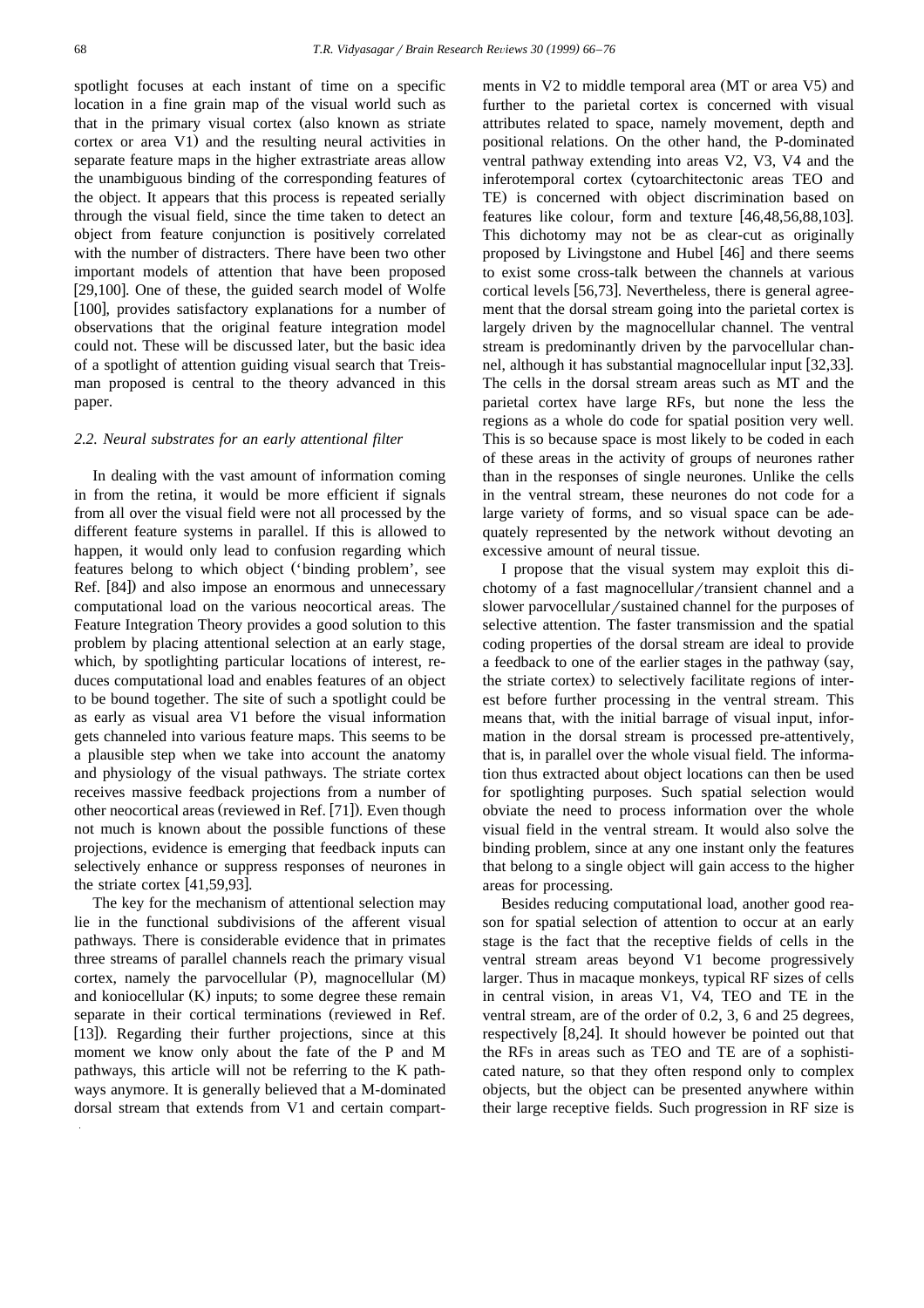a useful requirement for achieving position invariance in recognizing patterns [90]. Such invariance could also be coded as a network property, but one could safely assume that whatever be the mechanism, position invariance is an essential ingredient of pattern recognition. In any case, with such large receptive fields as have been observed in the temporal neocortex and with each extrastriate area being specialized for a different visual attribute like colour or form, the visual system would be confounded in binding each object's attributes together if a number of small-sized objects are present in the visual world. One solution to this issue is for the system to restrict the inputs to the extrastriate areas to a limited spatial region of interest. If selective attention were to focus serially on specific locations in, say the striate cortex, only those neurones in the inferotemporal cortex that respond to the features present in the object under attention would be excited at any one instant. This may be the basis of perceptual binding of features that belong to one object.

Most electrophysiological investigations in macaques that have sought neural responses related to attention have found significant attentional modulation in the activity of neurones in V4, posterior parietal cortex, MT and inferotemporal cortex  $[15, 16, 52, 57-61, 68, 72]$  [79,87], but they found no such effects in the primary visual cortex [52,57,67]. However, more recently, in paradigms where a number of competing objects were presented simultaneously in the visual field, significant attentional modulation has been shown in some V1 neurones [59,93]. For example, in a paradigm where the monkey had to perform a visual discrimination task at locations in the visual field to which its attention was drawn, a subset of neurones in V1 showed vigorous responses when attention was directed to that location. When attention was directed elsewhere, the responses to the same visual stimuli were absent or very much reduced [93]. In this study, where the cue for directing attention was presented at the same time as the stimulus to be discriminated, the feedback attentional influences on V1 were beginning to be apparent 80 to 100 ms after the stimulus presentation. This latency was consistent with the findings in other studies showing feedback to V1 mediating contextual modulation related to disparity, colour, luminance or orientation cues [104].

It is instructive to compare these results in the striate cortex with the attentional effects observed in V4 and inferotemporal neurones  $[15,58]$ . These, latter, extrastriate cells have rather large receptive fields and when two different stimuli fall within the RF, one of them being a good visual stimulus for the cell and the other not, a significant difference in the response to the good stimulus is seen depending upon whether attention is directed to that target or to the other target within the receptive field. This may mean that the RF of the neurone could literally shrink around an attended location. One simple neural mechanism that can achieve this is an attentional spotlight at an earlier level such as V1 allowing only the outputs of

this location to get to higher visual areas like V4. The recent results in  $V1$  [93] thus provide a mechanism for the differential attentional responses seen in the higher areas along the ventral stream.

## *2.3. Flexibility of the locus for focal attention*

The earlier difficulties in demonstrating attentional modulation in neurones of the striate cortex may be partly related to the failure to use a task that would need the fine grain representation of V1. If a visual discrimination task can be performed with the larger RFs of the ventral cortical areas, the feedback need not go all the way to the striate cortex. Attention could be more efficiently and quickly focused on the region of interest at a cortical stage that has the largest RFs which would just perform the task. Thus, only in circumstances where objects clutter the visual field to an extent that the task requires the involvement of V1, would one be able to show attentional influences in V1. Thus, the RF gradient along the ventral stream determines at what level a display of a particular target size is processed by the attentional searchlight (Fig.  $2$ .

This idea is implicit in the dynamic routing of ascending visual signals proposed by Van Essen et al. [90]. Very recently, human imaging studies have also shown that there is a progression of increasing lateral suppression within the visual field from V2 to V4 to TEO which is under focal attentional control [43]. They suggest that this may be related to scaling the attentional effects to the RF sizes along the ventral object vision stream. They were unable to show significant modulation of activity in V1, but this may reflect the technical problem of achieving the



Fig. 2. A model of attentional spotlight. The visual information coming in to the primary visual cortex  $(V1)$  is channeled into a dorsal, parietal stream carrying mostly magnocellular inputs and a ventral, temporal stream which is the major pathway for the parvocellular inputs. The attentional spotlight originating in the dorsal stream is directed at the ventral stream for enabling visual search and binding. The level at which it is directed depends upon the size and density of the targets in the visual field. If there are a number of small objects cluttering the visual scene, the spotlight would operate fairly early, say V1. If the targets are larger and fewer, it would be directed at a higher region, V2, V4, TEO or TE.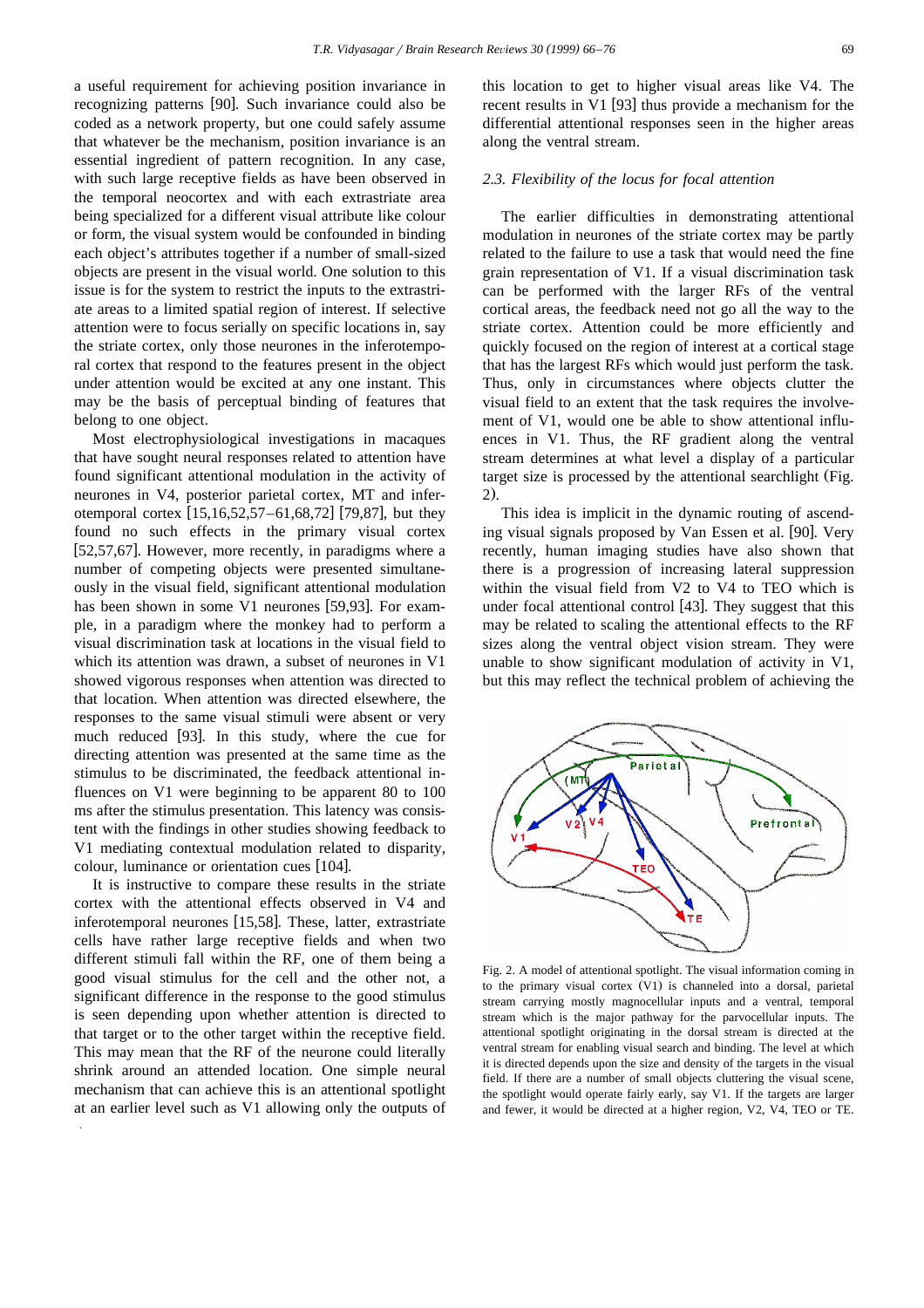requisite spatiotemporal resolution with the fMRI technique.

It has also been suggested  $[22]$  that an attentional searchlight could be modulating incoming visual inputs as early as the thalamus via the thalamic reticular nucleus (TRN). While the anatomical substrate for this exists and significant cortical influence on thalamic reticular activity has been shown [80], we have to await further experiments to know whether these corticothalamic inputs could be related to attentional selection [37].

# 2.4. Convergence of parallel streams in visual search

The neural scheme outlined above for focal attention can be applied to visual search functions with a few simple assumptions that are consistent with the known physiology of the visual pathways.

Ø I propose that the attentional spotlighting described above is necessary only for search and discrimination functions associated with the ventral stream. This is necessary because of the large RFs and the poor coding of spatial relations in the ventral stream. As noted above, the large RFs are an integral part of a system that needs to possess position invariance for consistent object recognition.

Ø Information on spatial locations of objects for the purpose of spotlighting is provided by the dorsal stream.

Ø It is suggested that localization of targets and any discriminations based on the specific functions of the dorsal stream, such as disparity or movement, occur in parallel and pre-attentively. Target locations that are so selected could be used for spotlighting for the ventral stream if necessary.

If all the relevant target features that form the conjunction for detecting the target can be processed only in the ventral stream, the dorsal stream would be forced to undertake a serial spotlighting over the entire visual field without any narrowing of the possibilities that occurs when one or more target features could be processed by the dorsal stream. The only tool left for the dorsal stream would be the positional information of objects and a classical Treisman type serial visual search would be undertaken with its typical dependence upon the number of distracters.

On the other hand, if one of the features in the conjunction is one that can be processed by the dorsal stream, the search would be faster. The presence of objects containing this feature would lead to a number of highlighted locations in a spatial map in a part of the dorsal stream, possibly the posterior parietal cortex. These locations of interest that pop-out in the dorsal stream provide the sources for the spotlighting necessary for the ventral stream. If the task involves conjunction of only two features, with one of the features being processed by the dorsal stream, target identification would be rapid without any need for serial search, since within the highlighted array, the unique feature would lead to pop-out in the relevant ventral

stream feature domain. If from among the spotlighted locations, there is no such pop-out, the locations are processed one at a time by the ventral stream.

This theory differs from classical ideas of attentional spotlight in that the dorsal stream can spotlight not just one, but a number of selected locations in V1 (or at the appropriate higher level in the ventral stream) if the particular task makes it possible. Such a feedback would lead to rapid target selection in the ventral stream if among the spotlighted locations a unique feature could pop out. This prediction is supported by the psychophysical findings cited later.

The magnocellular pathway and the dorsal stream can also perform some of the processing functions that are normally associated with the P system. For example, cells in the magnocellular stream, such as those in layer 4B of the striate cortex exhibit orientation selectivity  $[6]$ . At least the location of orientation discontinuities in an array of say, a few horizontal and vertical lines among a number of diagonal lines, could be detected by the dorsal stream. However, if the task requires scrutiny and discrimination by the ventral stream of these detected targets, the next step has to be serial search directed by the locations of interest already spotted pre-attentively by the dorsal stream (see also Ref.  $[70]$ ). On the other hand, if the second feature that forms the conjunction is one that is processed within the dorsal stream itself, the identification would be more rapid.

Thus, according to this model, the two major streams in vision  $(P \text{ and } M)$  converge in the neocortex under special circumstances. This interaction happens because of the filtering function performed by the M dominated attentional spotlight feeding back on to V1, V2 and further along the ventral stream. Thus the faster M input acts as a gate for parvocellular, and possibly other, inputs. The discussion whether this gating function is multiplicative or additive is beyond the scope of this paper and in any case it may be too speculative at this stage. However, it will not be too daring to predict that pure magnocellular deficits can lead to poorer performance in parvocellular mediated visual functions because of the lack of effective M-mediated attentional spotlighting. Such deficits will be detectable only in situations where the density of visual stimuli and of the relevant target features are high enough to require a process of attentional selection.

At this stage, one needs to add an important caveat that interactions between P and M pathways could be quite direct and could occur at an early stage, such as the primary visual cortex. There is certainly the anatomical substrate for such convergence  $[45,54,101,102]$  and recently electrophysiological evidence as well [94,95]. There have also been elegant psychophysical studies that have shown how luminance and colour channels could interact with each other to influence detection of single luminance or chromatic targets  $[17,81]$ . However, I propose that quite apart from these interactions, the two parallel streams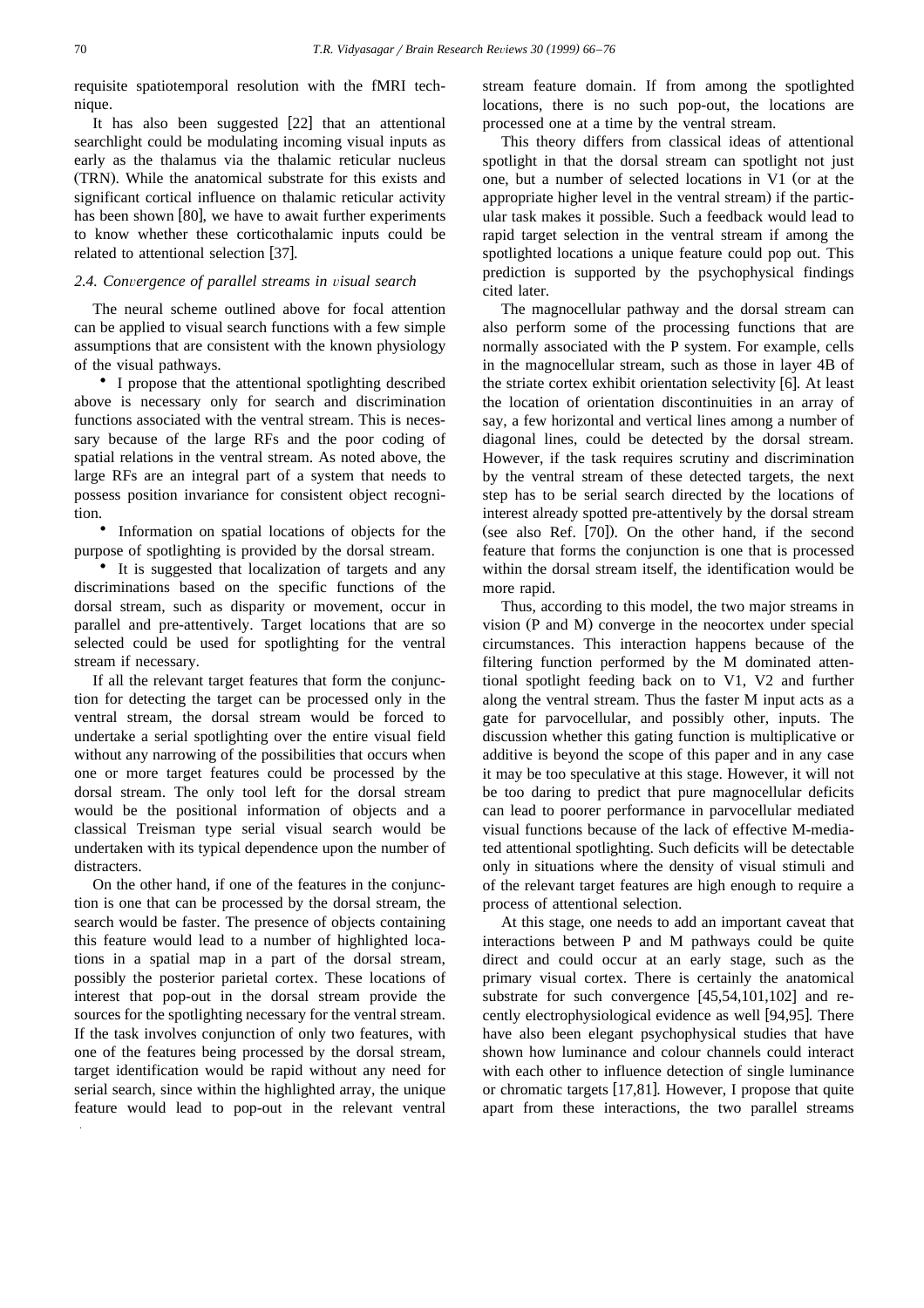interact by way of the gating that the M-dominated dorsal stream performs on the information flowing through the various visual stations into the ventral stream—particularly in dealing with real cluttered scenes.

#### **3. Functional implications of the model**

#### *3.1. Psychophysical consequences*

This neural account of selective attention explains a number of psychophysical observations that have been difficult to reconcile fully with Treisman's original Feature Integration Theory and seem to fit better with its modified version, namely the guided search model [100]. Treisman's early examples [83] of conjunctions that required serial search were features that would be largely processed by the parvocellular pathways and the ventral stream. They in fact showed the typical dependence on target size (i.e., no of distracters) that would be expected in a serial search. However, it has since been shown that conjunctions, where one of the features was movement  $[55]$  or disparity  $[62]$ , could be done much faster than would be expected from a serial search and were little influenced by display size. This may be related to the fact that both movement and disparity are processed mainly in the dorsal pathway [56]. According to my scheme, if a subset of items can be segregated on the basis of a distinct feature by the dorsal stream and these areas are highlighted at the appropriate stage in the ventral stream, the presence of a unique second feature within that array can also be done by a parallel process. This would involve two stages, but at each stage the process is parallel and not influenced by display size. Thus only one of two features in a target defined by a conjunction need to be a feature that can be processed by the dorsal stream to yield flat searches (i.e., slope of Reaction Time  $\times$  Set Size being flat).

Wolfe et al. [99] found that the Reaction Time  $\times$  Set size slopes for conjunctions of colour with form, size or orientation were shallower than would be expected from the Treisman model. They proposed that this is consistent with a guided search, where selection of a subset of targets based upon one feature restricts the number of targets to be searched for the second feature. There could be two neural mechanisms underlying the results that are both consistent with the scheme proposed in this paper:  $(1)$  Information about the locations of one of the features was made available to the dorsal stream due to a cross-talk between the two streams, or  $(2)$  the achromatic feature in these experiments was coarse enough to be processed by the dorsal stream. In either case, with the dorsal stream highlighting the relevant locations of the first feature, the unique second feature would pop-out in the corresponding ventral stream domain.

Wolfe [100] had already suggested that a massively parallel stage possibly precedes a limited-capacity serial stage in visual search. The model I propose clearly identi-

fies the neural pathways involved in such a guided search and given the known properties of these pathways, one can draw further psychophysical implications.

A crucial experimental result that the scheme explains is the following finding by Sagi and Julesz [70]. When a few horizontal and vertical lines were embedded among many diagonal lines, their positions could be rapidly determined by a parallel process. However, identification of each of these lines as vertical or horizontal requires serial search. The patterns used by Sagi and Julesz in this experiment were coarse enough that one could expect that the dorsal stream could extract at least the positions of the orientation discontinuities from the activity of magnocellular driven cells. This would lead to quick determination of the numbers and positions of the targets, but discrimination of each of these lines would, however, need to wait for serial search in the ventral stream guided by the spotlights of attention from the dorsal stream.

The theory also provides a framework for a large number of studies that have shown how visual performance can be enhanced by attending to spatial locations even when the task is likely to involve mainly functions of the ventral stream such as colour and form  $[26,38,39]$ ,  $53,64,65$ .

It is particularly interesting that spatial attention enhanced sensitivity at the attended location more for orientation and form discrimination than for luminance or brightness discrimination  $[26]$ . This fall-off of sensitivity from the location was also found to be steeper when stimuli were near each other than when they were farther apart. As explained earlier, in my scheme, the attentional spotlight needs to be brought into play by the system only when the stimuli are close together.

## *3.2. Clinical implications*

The model proposed here would also explain a number of clinical observations, for example, the attentional and binding problems that are associated with parietal cortical lesions  $[19,34,85]$ . In addition, the scheme provides a detailed neural mechanism to explain how a lesion in the magnocellular pathways is associated with the reading and attentional deficits of dyslexia  $[5,7,47,49,78]$ . In our scheme, the integrity of the dorsal stream is crucial for appropriate conjunctions of features, including those that are entirely processed by the ventral stream and for the extraction of the spatial relationships of the individual items. These functions are crucial in our ability to read effectively. The large RFs of the ventral stream neurones that perform the visual discrimination between the letters cannot possibly order letters of a word or the words of a sentence without the spotlighting aid of the dorsal stream. The dorsal stream may thus be necessary for the smooth flow of attentional focus that helps in the identification of individual letters or words. It is probably no coincidence that average adult readers would read a page of 3000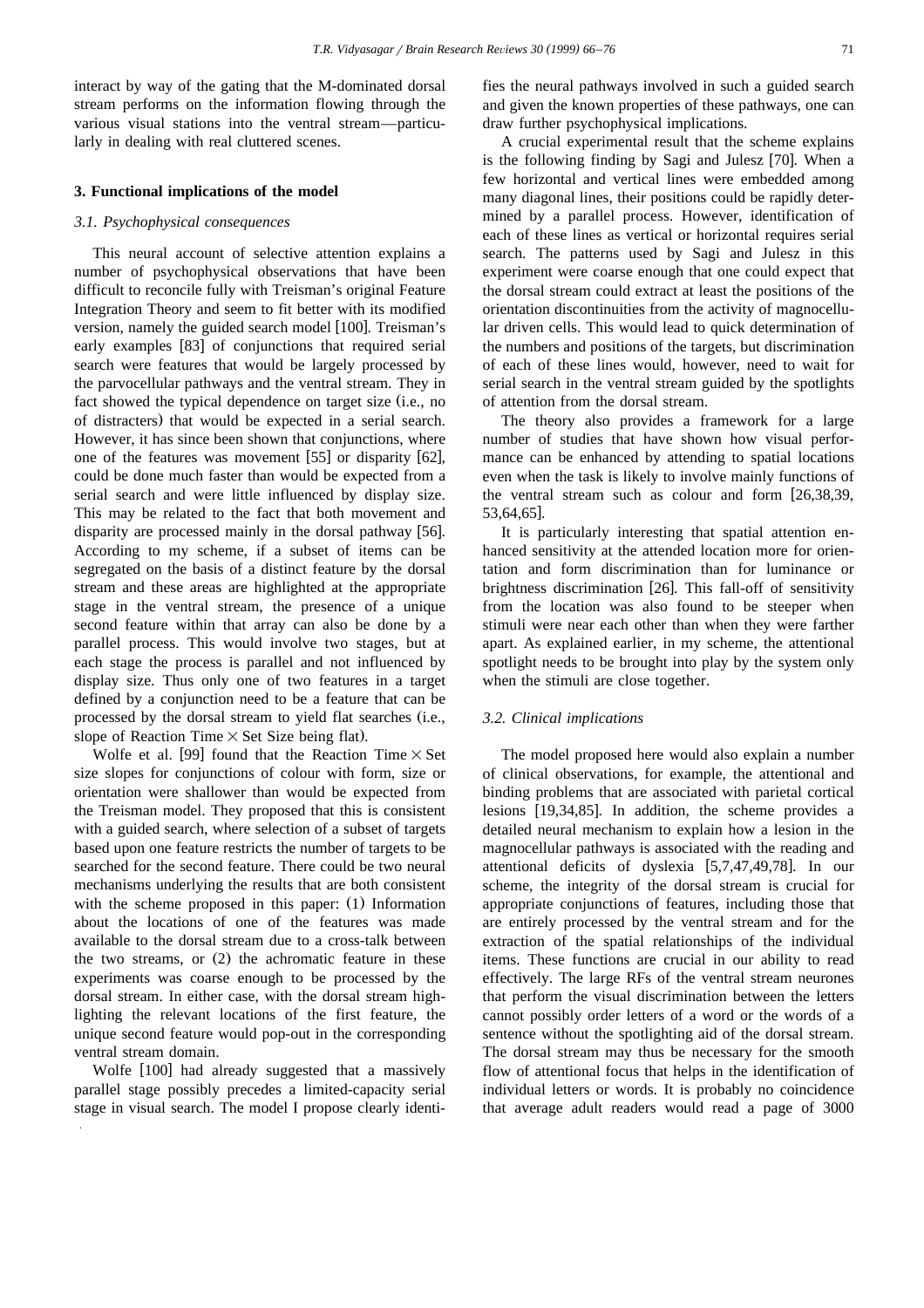English characters in about a minute (20 ms per character). This may be directly related to the speed with which the attentional spotlight can be deployed. In fact, the speed of visual search usually cited  $[40,99]$  is about 20–30 ms per item. Of course, faster readers might be processing patterns of whole words or parts of words at each moment of attentional focus in stead of single characters.

The most important element in learning to read may be training the attentional spotlight to move sequentially over the letters and words in a line. One would expect this kind of attentional scanning ability to be learned and not innate in the light of a recent experiment by Horowitz and Wolfe  $[40]$ . They found that visual search does not keep track of locations that have been inspected and rejected. Such random directing of attentional focus during most visual search situations is a functionally useful strategy to avoid the computational load of keeping track of the search history and also to keep the visual system sensitive to changes in the scene that could occur during the search itself. In the neuronal scheme I have proposed, learning to read will be a special instance of training the dorsal system to perform the spotlighting in a spatially sequential manner. This could well be one of the most challenging tasks for the dorsal stream in modern civilization. One would then expect that abnormal development of the magnocellular pathway could lead to reading difficulties. In fact it has been proposed that in developmental dyslexia, the basic anomaly is a magnocellular defect at the retinogeniculate level  $[21, 23, 30, 47, 78]$ .

While supporting the magnocellular or transient deficit theory of dyslexia  $[7,47,49-51]$ , the present theory differs from the earlier papers in the mechanism of how the defect leads to the reading disability. It has been assumed so far that in reading, during the saccades between fixations, the magnocellular system suppresses the activity of the parvocellular system so as to prevent interference between the successive sets of parvocellular activity generated during the periods of fixation  $[11,47,50,51]$ . This possibility is refuted by the finding  $[12]$  that suppression during saccades is selective and targets only the magnocellular system. Further, there is still the problem regarding the processing that occurs within any fixation period. How could the large RFs in the ventral stream, though perfectly capable of seeing small letters, retain the position information within the respective RFs so as to arrange all letters in the text in the appropriate sequence? In the proposed scheme, however, it is the rapid and sequential spotlighting function of the M dominated dorsal system during the fixation periods, that is necessary for the ventral stream to order the letters appropriately.

The fact that magnocellular deficits have not always been demonstrated in dyslexics [36,75] may be due to one of two reasons:  $(1)$  In these patients, the lesion may be in the parietal feedback to striate cortex, the afferent magnocellular pathway itself being intact.  $(2)$  The magnocellular defect may be so mild that it shows up only in challenging

tests where the system has to use the M inputs to sequentially direct focal attention.

The deficits in dyslexia are often also in the auditory system with difficulties in discriminating phonemes in a complex auditory environment. This is possibly related to the subject not being able to detect phase differences between the two ears to localize sounds prior to discrimination. While this could be due to abnormal 'magnocells' in the medial geniculate nucleus  $[35]$ , it is also possible that the auditory deficit follows from a basic magnocellular lesion in the visual pathway. There is evidence from patients with parietal lesions that a supramodal representation of space may exist in the parietal cortex with convergence of both visual and auditory inputs [31]. There is also ample evidence for multimodal inputs to cells in the parietal cortex  $[1,2,25,44]$ . Such a supramodal map of spatial locations may be created during development from synchronized inputs from different modalities such as vision and audition. This map would presumably be used for directing attention in both the visual and auditory worlds. A magnocellular deficit may prevent the development of a proper supramodal map. It is possible that, like in the establishment of the superior collicular maps [82,92,98], the visual input may have a directive role to play in the formation of the auditory map itself. Without the normal spatial maps in the parietal cortex, the attentional spotlighting functions of the brain will be severely compromised, leading to binding and conjunction problems in vision and sound localization errors in hearing. These difficulties will be most easily detectable in tasks like reading and phonemic discrimination in human speech where severe demands would be placed on the attentional spotlighting functions of the dorsal stream. It is recognised that there is little direct evidence for this idea, but it is presented as a heuristic concept.

One would also predict from the scheme proposed in this paper that the development of the focal attentional system through the parietal cortex would be affected in the case of a magnocellular lesion from birth, explaining also the attentional deficits reported in dyslexics  $[10,69,74,89,$ 96,97. In fact, a lesion in any part of the magnocellular channel or the dorsal stream could lead to an attentional deficit, which is a common accompaniment of many neurological disorders. For example, it is being increasingly recognized that the underlying abnormality in schizophrenia may be one of attention  $[9,14,20]$  and there is evidence that at least in some schizophrenics, the afferent visual channels, particularly the transient magnocellular pathway, may be affected [76]. There is also evidence showing an intriguing association between schizophrenia and dyslexia  $[66, 77]$ .

## *3.3. Testable predictions*

From the above scheme, a number of predictions can be made. Some of these are the following.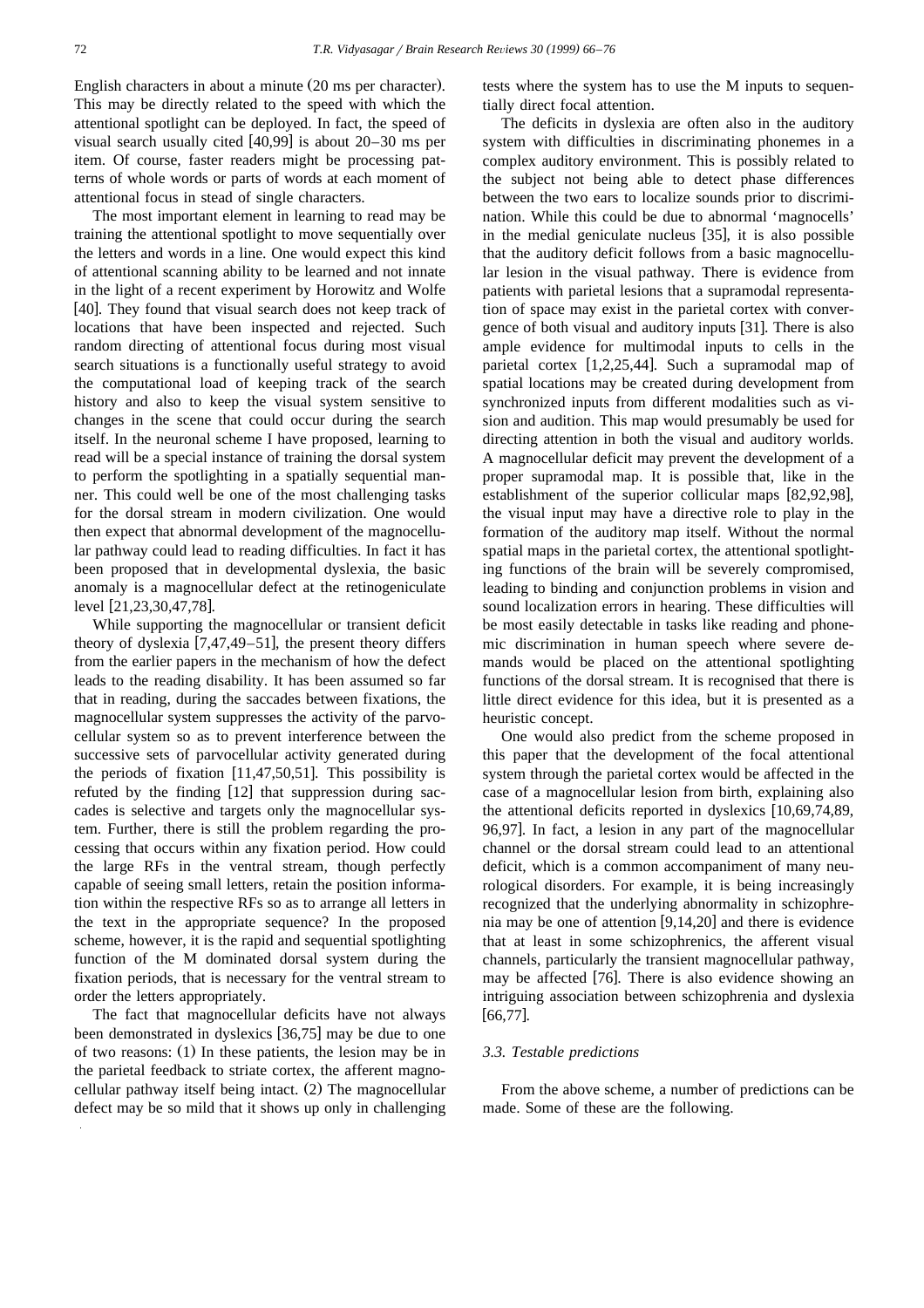$(1)$  If all the features that define the conjunction in a visual search can be processed by the dorsal stream, no spotlighting will be necessary to perform a serial search. For example, in a variation of the Sagi and Julesz experiment (see Fig. 1 of Ref. [70]), detection of the number of targets and identifying the disparity planes where they lie would both be pre-attentive. The number of distracters would not make a difference unlike in the Sagi and Julesz experiment, where only detection, but not identification of the form of the targets, was done by parallel search.

(2) If the targets are not allowed to be processed by the dorsal stream by making them isoluminant and thus invisible to magnocellular cells, conjunction searches would be much slower than when luminance differences are present between target and background.

(3) Defects in the magnocellular pathway would lead to detectable deficits in parvocellular functions if the task requires the attentional spotlighting functions of the dorsal stream. In searching for targets defined by features that are processed by the P system, reaction times should be longer and conjunction errors common in dyslexics. No parvocellular deficit need be apparent if the test were to directly test a specific parvocellular function without involving distracters. Our preliminary results [96] suggest that reading impaired children perform poorly in conjunction search tasks when a large number of distracters are present.

 $(4)$  In glaucoma, where retinal M cells may be selectively lost [3], again reaction times should be longer and conjunction errors common in visual search tasks. Even though the parvocellular system may also be affected in glaucoma [91], the parvocellular deficit would become more obvious when the stimulus is embedded in an environment of a number of other stimuli and a process of visual search is necessary.

(5) Dyslexics who have had auditory deficits, but show no abnormalities in the medial geniculate nucleus at autopsies, might still show lesions in the magnocellular section of the visual system.

# **4. Relation to other models**

The scheme outlined here stresses the importance of spatial selection in visual attention as have some others  $\overline{19,83,86}$ . It seems to contradict the alternative idea that attentional selection could be the result of competition between objects for dominance over neural resources rather than due to an early spatial filter  $[27-29]$ . This latter model has gained considerable currency in recent years with the finding of within-modality competition in attentional tasks and single unit studies showing priming of neurones that respond to current behavioural targets (reviewed in Ref.  $[28]$ ). However, a number of studies have shown clearly that spatial selection is an integral aspect of attention and also that there is selective activation of posterior parietal regions in visual search tasks  $[18,19]$ . This is further

supported by recent studies using transcranial magnetic stimulation, in which disruption of posterior parietal activity delayed search tasks involving conjunction targets, but not those involving pre-attentive pop-out [4]. In Duncan's scheme, activations cannot show such dramatic differences between cortical regions. On the other hand, the above findings and the model proposed in this paper do not necessarily exclude a Duncan type of competitive integration occurring at a later stage of the process [85]. Such competition may be more pertinent to select the appropriate object for the control of behavioural actions and not for the initial selection of objects and binding their features appropriately.

# **5. Conclusions**

In the present scheme, the following factors determine the time taken for visual search.

Ž . 1 *Which of the features defining the target can be processed by the magnocellular dominated dorsal stream*. To the extent that one or more defining features can be processed by the dorsal stream, the search would be parallel and therefore faster.

Ž . 2 *The sizes and spatial separation of the targets that need to be processed by the ventral stream.* When objects are crowded together in the visual world, the attentional spotlights have to be directed back to an earlier level of the pathway such as V1 (or even the thalamus). This is likely to increase the time taken.

Ž . 3 *Number of distracters.* This will be a factor only if the search has a serial component, i.e., if the conjunction of two or more features needs to be identified within the processing modules of the ventral stream with the help of dorsal stream spotlights.

The M dominated dorsal stream plays a crucial part in visual search even if the defining features of the target are all processed by the parvocellular system. The pivotal role of the M system in attention makes the visual system very susceptible to damage of the magnocellular pathway, particularly in tasks where spatially directed attention is an essential component. Reading may well be the most sophisticated application of attentional spotlight in the modern world involving extensive perceptual learning to use the searchlight in a spatially sequential manner. That may be the reason why a magnocellular deficit could underlie the aetiology of dyslexia.

# **Acknowledgements**

I wish to thank M.B. Calford, M. Cook, B. Dreher and G.H. Henry for helpful criticism and J. Cappello for technical assistance. The work is supported by a grant from the National Health and Medical Research Council of Australia.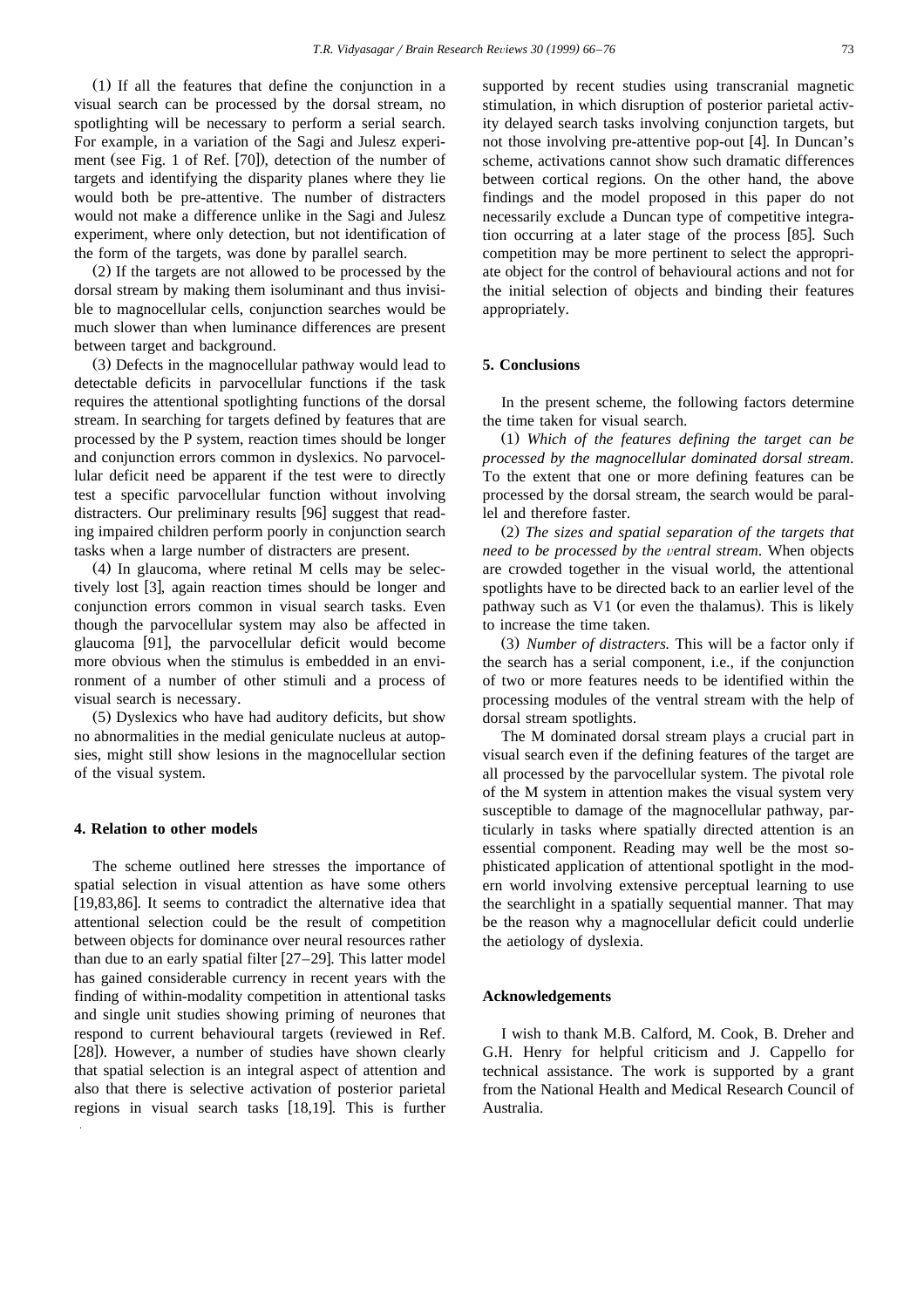## **References**

- [1] R.A. Andersen, Multimodal integration for the representation of space in the posterior parietal cortex, Philos. Trans. R. Soc. London, Ser. B, Biol. Sci. 352 (1997) 1421-1428.
- [2] R.A. Andersen, L.H. Snyder, D.C. Bradley, J. Xing, Multimodal representation of space in the posterior parietal cortex and its use in planning movements, Annu. Rev. Neurosci. 20 (1997) 303-330.
- [3] R.S. Anderson, C. O'Brien, Psychophysical evidence for a selective loss of M ganglion cells in glaucoma, Vision Res.  $37$  (1997) 1079–1083.
- [4] E. Ashbridge, V. Walsh, A Cowey, Temporal aspects of visual search studied by transcranial magnetic stimulation, Neuropsychologia 35 (1997) 1121-1131.
- [5] D. Badcock, W. Lovegrove, The effects of contrast, stimulus duration and spatial frequency on visible persistence in normal and specifically disabled readers, J. Exp. Psychol., Hum. Percept. Perform. 7 (1981) 495-505.
- [6] G.G. Blasdel, D. Fitzpatrick, Physiological organization of layer 4 in macaque striate cortex, J. Neurosci.  $4(1984) 880-895$ .
- [7] E. Borsting, W.H. Ridder, K. Dubeck, C. Kelley, L. Matsui, J. Motoyama, The presence of a magnocellular defect depends on the type of dyslexia, Vision Res. 36 (1996) 1047–1053.
- [8] D. Boussaoud, R. Desimone, J.G. Ungerleider, Visual topography of area TEO in the macaque, J. Comp. Neurol. 306 (1991) 554-575.
- [9] D.L. Braff, Information processing and attention dysfunctions in schizophrenia, Schizophr. Bull. 19 (1993) 233-259.
- [10] J.R. Brannan, M.C. Williams, Allocation of visual attention in good and poor readers, Percept. Psychophysiol. 41 (1987) 23-28.
- [11] B.G. Breitmeyer, Unmasking visual masking: a look at the 'why' behind the veil of the 'how', Psychol. Rev.  $87$  (1980)  $52-69$ .
- [12] D.C. Burr, M.C. Morrone, J. Ross, Selective suppression of the magnocellular visual pathway during saccadic eye movements, Nature 371 (1994) 503-511.
- [13] E.M. Calloway, Local circuits in primary visual cortex of the macaque monkey, Annu. Rev. Neurosci. 21 (1998)  $47-74$ .
- [14] V. Carr, J. Wale, Schizophrenia: an information processing model, Aust. N. Z. J. Psychol. 20 (1986) 136-155.
- [15] L. Chelazzi, E.K. Miller, J. Duncan, R.J. Desimone, A neural basis for visual search in inferior temporal cortex, Nature 363 (1993) 307–345.
- [16] C.L. Colby, J.R. Duhamel, M.E. Goldberg, Visual, presaccadic, and cognitive activation of single neurons in monkey lateral intraparietal area, J. Neurophysiol. 76 (1996) 2841-2852.
- [17] G.R. Cole, C.F. Stromeyer III, R.E. Kronauer, Visual interactions with luminance and chromatic stimuli, J. Opt. Soc. Am. A  $7(1990)$ 128–140.
- [18] M. Corbetta, G.L. Shulman, F.M. Miezin, S.E. Petersen, Superior parietal cortex activation during spatial attention shifts and visual feature conjunction, Science  $270$  (1995) 802–805.
- [19] M. Corbetta, G.L. Shulman, Human cortical mechanisms of visual attention during orienting and search, Philos. Trans. R. Soc. London, Ser. B 353 (1998) 1353-1362.
- [20] B.A. Cornblatt, J.G. Keilp, Impaired attention, genetics and the pathophysiology of schizophrenia, Schizophr. Bull. 30 (1994) 31-46.
- [21] P.L. Cornelissen, P.C. Hansen, J.L. Hutton, V. Evangelinou, J.F. Stein, Magnocellular visual function and children's single word reading, Vision Res. 38 (1998) 471-482.
- [22] F. Crick, Function of the thalamic reticular complex: the searchlight hypothesis, Proc. Natl. Acad. Sci. U.S.A. 81 (1984) 4586– 4590.
- [23] J.B. Demb, M.B. Geoffrey, D.J. Heeger, Functional magnetic resonance imaging of early visual pathways in dyslexia, J. Neurosci. 18 (1998) 6939-6951.
- [24] R. Desimone, L.G. Ungerleider, Neural mechanisms of visual

processing in monkeys, in: F. Boller, J. Grafman (Eds.), Neuropsychology, Vol. 2, Elsevier, New York, 1989, pp. 267–299.

- [25] W.K. Dong, E.H. Chudler, K. Sugiyama, V.J. Roberts, T. Hayashi, Somatosensory, multisensory, and task-related neurons in cortical area 7b (PF) of unanaesthetized monkeys, J. Neurophysiol. 72  $(1994)$  542–564.
- [26] C.L. Downing, Expectancy and visual–spatial attention effects on vision, J. Exp. Psychol., Hum. Percept. Perform. 14 (1988) 188– 197.
- [27] J. Duncan, Coordination of what and where in visual attention, Perception 22 (1993) 1261–1270.
- [28] J. Duncan, Converging levels of analysis in the cognitive neuroscience of visual attention, Philos. Trans. R. Soc. London, Ser. B 353 (1998) 1307-1317.
- [29] J. Duncan, G.W. Humphreys, R. Ward, Competitive brain activity in visual attention, Curr. Opin. Neurobiol.  $7(1997)$   $255-261$ .
- [30] G.F. Eden, J.W. Van Meter, J.M. Rumsey, J.M. Maisog, R.P. Woods, T.A. Zeffiro, Abnormal processing of visual motion in dyslexia revealed by functional brain imaging, Nature 382 (1996) 66–69.
- [31] M.J. Farah, A.B. Wong, M.A. Monheit, L.A. Morrow, Parietal lobe mechanisms of spatial attention: modality-specific or supramodal?, Neuropsychologia 27 (1989) 461–470.
- [32] V.P. Ferrera, T.A. Nealey, J.H. Maunsell, Mixed parvocellular and magnocellular geniculate signals in visual area V4, Nature 358  $(1992)$  756–761.
- [33] V.P. Ferrera, T.A. Nealey, J.H. Maunsell, Responses in macaque visual area V4 following inactivation of the parvocellular and magnocellular LGN pathways, J. Neurosci. 14 (1994) 2080–2088.
- [34] S.R. Friedman-Hills, L.C. Robertson, A. Treisman, Parietal contributions to visual feature binding: Evidence from a patient with bilateral lesions, Nature 269 (1995) 805-853.
- [35] A.M. Galaburda, M.T. Menard, G.D. Rosen, Evidence for aberrant auditory anatomy in developmental dyslexia, Proc. Natl. Acad. Sci. U.S.A. 9 (1994) 8003-8010.
- [36] J.C. Greatrex, N. Drasdo, The magnocellular deficit hypothesis in dyslexia: a review of reported evidence, Ophthalmic Physiol. Opt. 15 (1995) 501-506.
- [37] R.W. Guillery, S.L. Feig, D.A. Lozsadi, Paying attention to the thalamic reticular nucleus, Trends Neurosci. 21 (1998) 28-32.
- [38] H.L. Hawkins, S.A. Hillyard, S.J. Luck, M. Mouloua, D.P. Woodward, Visual attention modulates signal detectability, J. Exp. Psychol., Hum. Percept. Perform. 16 (1990) 802-811.
- [39] J.M. Henderson, Spatial precues affect target discrimination in the absence of visual noise, J. Exp. Psychol., Hum. Percept. Perform. 22 (1996) 707-780.
- [40] T.S. Horowitz, J.M. Wolfe, Visual search has no memory, Nature 394 (1998) 507–575.
- [41] J.M. Hupe, A.C. James, B.R. Payne, S.G. Lomber, P. Girard, J. Bullier, Cortical feedback improves discrimination between figure and background by  $V1$ ,  $V2$  and  $V3$  neurons, Nature 394 (1998) 784–787.
- [42] B. Julesz, Texton gradients: the texton theory revisited, Biol. Cybernetics 54 (1986) 245-251.
- [43] S. Kastner, P. De Weerd, R. Desimone, L.G. Ungerleider, Mechanisms of directed attention in the human extrastriate cortex as revealed by functional MRI, Science 282 (1998) 108-111.
- [44] L. Leinonen, J. Hyvarinen, G. Nyman, I. Linnankoski, Functional properties of neurons in lateral part of associative area 7 in awake monkeys, Exp. Brain Res. 34 (1979) 299–320.
- [45] J.B. Levitt, T. Yoshioka, J.S. Lund, Intrinsic cortical connections in macaque visual area V2: evidence for interaction between different functional streams, J. Comp. Neurol. 342 (1994) 551-570.
- [46] M. Livingstone, D.H. Hubel, Segregation of form, color, movement and depth: anatomy, physiology and perception, Science 240 (1988) 740–749.
- [47] M.S. Livingstone, G.D. Rosen, F.W. Drislane, A.M. Galaburda,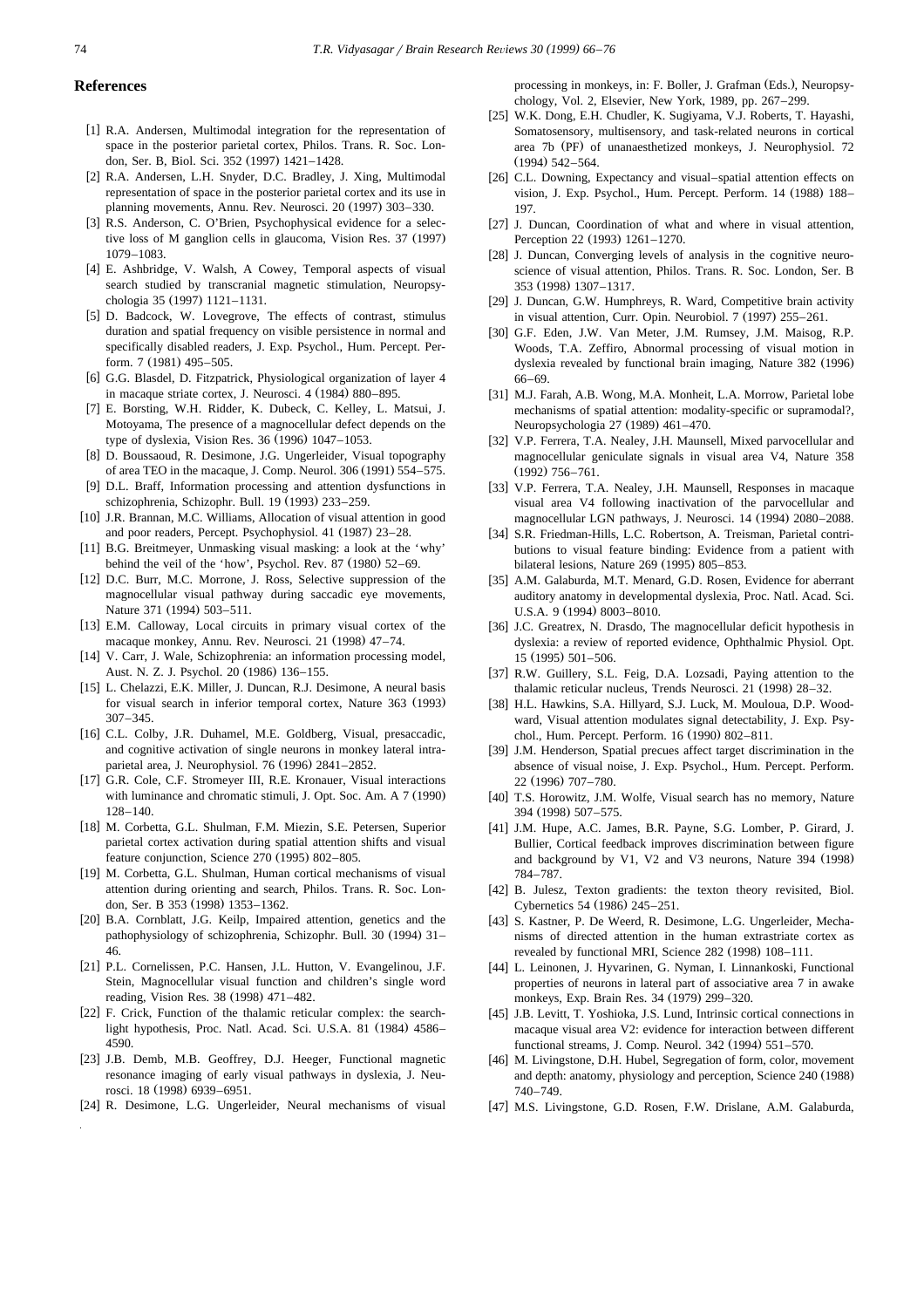Physiological and anatomical evidence for a magnocellular defect in developmental dyslexia, Proc. Natl. Acad. Sci. U.S.A. 88 (1991) 7943–7947.

- [48] N.K. Logothetis, D.L. Sheinberg, Visual object recognition, Annu. Rev. Neurosci. 19 (1996) 577-621.
- [49] W. Lovegrove, Do dyslexics have a visual deficit? in: S.F. Wright, R. Groner (Eds.), Facets of Dyslexia and Its Remediation, Elsevier, Amsterdam, 1993.
- [50] W. Lovegrove, F. Martin, W. Slaghuis, A theoretical and experimental case for a visual deficit in specific reading disability, Cognit. Neuropsychol. 3 (1986) 225–267.
- [51] W.J. Lovegrove, R.P. Garzia, S.B. Nicholson, Experimental evidence for a transient system deficit in specific reading disability, Am. Optom. Assoc., J. 61 (1990) 137-146.
- [52] S.J. Luck, L. Chelazzi, S.A. Hillyard, R. Desimone, Neural mechanisms of spatial selective attention in areas V1, V2, and V4 of macaque visual cortex, J. Neurophysiol. 77 (1997) 24-42.
- [53] S.J. Luck, S.A. Hilyard, M. Mouloua, H.L. Hawkins, Mechanisms of visual–spatial attention—resource allocation or uncertainty reduction?, J. Exp. Psychol., Hum. Percept. Perform. 22 (1996) 725–737.
- [54] J. Lund, T. Yoshioka, J.B. Levitt, Substrates for interlaminar connections in area V1 of macaque monkey cerebral cortex, in: E.G. Peters, K.S. Rockland (Eds.), Cerebral Cortex, Vol. 10, Plenum, New York, 1994, pp. 37–60.
- [55] P. McLeod, J. Driver, J. Crisp, Visual search for a conjunction of movement and form is parallel, Nature  $332$  (1988) 154–155.
- [56] W.H. Merigan, J.H.R. Maunsell, How parallel are the primate visual pathways?, Annu. Rev. Neurosci. 16 (1993) 369-402.
- [57] C.W. Mohler, R.H. Wurtz, Role of striate cortex and superior colliculus in visual guidance of saccadic eye movements in monkeys, J. Neurophysiol. 40 (1977) 74–94.
- [58] J. Moran, R. Desimone, Selective attention gates visual processing in the extrastriate cortex, Science  $229$  (1985) 782-784.
- [59] B.C. Motter, Focal attention produces spatially selective processing in visual cortical areas V1, V2 and V4 in the presence of competing stimuli, J. Neurophysiol. 70 (1993) 909–919.
- [60] B.C. Motter, Neural correlates of attentive selection for color or luminance in extrastriate area V4, J. Neurosci. 14 (1994) 2178– 2189.
- [61] B.C. Motter, Neural correlates of feature selective memory and pop-out in extrastriate area V4, J. Neurophysiol. 14 (1994) 2190-2199.
- [62] K. Nakayama, G.H. Silverman, Serial and parallel processing of visual feature conjunctions, Nature  $320$  (1986)  $264-265$ .
- [63] H.C. Nothdurft, The role of features in preattentive vision: comparison of orientation, motion and color cues, Vision Res. 33 (1993) 1937–1958.
- [64] M.I. Posner, C.R.R. Snyder, B.J. Davidson, Attention and the detection of signals, J. Exp. Psychol. Gen. 109 (1980) 16-74.
- [65] W. Prinzmetal, D. Presti, M.I. Posner, Does attention affect visual feature integration?, J. Exp. Psychol., Hum. Percept. Perform. 12  $(1986)$  361–370.
- [66] A.J. Richardson, Dyslexia, handedness and psychosis-proneness, Int. J. Psychophysiol. 18 (1994) 251-263.
- [67] D.L. Robinson, J.S. Baizer, B.M. Dow, Behavioral enhancement of visual responses of prestriate neurons of the rhesus monkey, Invest. Ophtahlmol. 9 (1980) 1103-1120.
- [68] D.L. Robinson, E.M. Bowman, C. Kertzman, Covert orienting of attention in macaques: II. Contributions of parietal cortex, J. Neurophysiol. 74 (1995) 698-712.
- [69] K.H. Ruddock, Visual search in dyslexia, in: J.F. Cronly-Dillon, J.F. Stein (Eds.), Vision and Visual Dyslexia, Vol. 13, 1991, pp. 58–83.
- [70] D. Sagi, B. Julesz, 'Where' and 'what' in vision, Science 228  $(1985)$  1217–1219.
- [71] P. Salin, J. Bullier, Corticocortical connections in the visual system: structure and function, Physiol. Rev.  $75$  (1996) 107-154.
- [72] T. Sato, Effects of attention and stimulus interaction on visual responses of inferior temporal neurons in macaque, J. Neurophysiol. 60 (1988) 344-364.
- [73] P.H. Schiller, On the specificity of neurons and visual areas, Behav. Brain Res. 76 (1996) 21-35.
- [74] T. Shallice, E.K. Warrington, The possible role of selective attention in acquired dyslexia, Neuropsychologia 15 (1977) 31-41.
- [75] B.C. Skottun, Some remarks on the magnocellular deficit theory of dyslexia, Vision Res. 37 (1997) 965–966.
- [76] W.L. Slaghuis, Contrast sensitivity for stationary and drifting spatial frequency gratings in positive- and negative-symptom schizophrenia, Abnorm. Psychol. 107 (1998) 49-62.
- [77] J.F. Stein, Developmental dyslexia, neural timing and hemispheric lateralisation, Int. J. Psychophysiol. 18 (1994) 241-249.
- [78] J. Stein, V. Walsh, To see but not to read; the magnocellular theory of dyslexia, Trends Neurosci. 20 (1997) 147-152.
- [79] M.A. Steinmetz, C. Constantinidis, Neurophysiological evidence for a role of posterior parietal cortex in redirecting visual attention, Cereb. Cortex 5 (1995) 448-456.
- [80] M. Steriade, Synchronized activity of coupled oscillators in the cerebral cortex and thalamus at different levels of vigilance, Cereb. Cortex 7 (1997) 583-604.
- [81] E. Switkes, A. Bradley, K.K. De Valois, Contrast dependence and mechanisms of masking interactions among chromatic and luminance gratings, J. Opt. Soc. Am. A 5 (1999) 1149–1162.
- [82] S.K. Thornton, N.J. Ingham, D.J. Withington, Visual movement and pattern are important for the development of a map of auditory space in the guinea pig superior colliculus, Exp. Brain Res. 106  $(1995)$  257–264.
- [83] A. Treisman, Features and objects: the fourteenth Bartlett memorial lecture, Q. J. Exp. Psychol. A 40 (1988) 201-237.
- [84] A. Treisman, The binding problem, Curr. Opin. Neurobiol. 6  $(1996)$  171–178.
- [85] A. Treisman, Feature binding, attention and object perception, Philos. Trans. R. Soc. London, Ser. B, Biol. Sci. 353 (1998) 1295–1306.
- [86] A.M. Treisman, G. Gelade, A feature integration theory of attention, Cognit. Psychol. 12 (1980) 97–136.
- [87] S. Treue, J.H.R. Maunsell, Attentional modulation of visual motion processing in cortical areas MT and MST, Nature 382 (1996) 539–541.
- [88] L.G. Ungerleider, M. Mishkin, Two cortical visual systems, in: D.J. Ingle, R.J.W. Mansfield, M.S. Goodale (Eds.), The Analysis of Visual Behaviour, MIT Press, Cambridge, MA, 1982, pp. 549– 586.
- [89] S. Valdois, C. Gerard, P. Vanault, M. Dugas, Peripheral developmental dyslexia: a visual attentional account?, Cognit. Neuropsychol. 12 (1995) 31-67.
- [90] D.C. Van Essen, B. Olshausen, J. Gallant, W. Press, C. Anderson, H. Drury, G. Carman, D. Felleman, Anatomical, physiological and computational aspects of hierarchical processing in the macaque visual cortex, in: B. Albowitz, K. Albus, U. Kuhnt, H.C. Nothdurft, P. Wahle (Eds.), Berlin Structural and functional organization of the neocortex, Springer-Verlag, 1993, pp. 317–329.
- [91] J.C. Vickers, P.R. Hof, R.A. Schumer, R.F. Wang, S.M. Podos, J.H. Morrison, Magnocellular and parvocellular visual pathways are both affected in a macaque monkey model of glaucoma, Aust.-N. Z. J. Ophthalmol. 25 (1997) 239-243.
- [92] T.R. Vidyasagar, Possible plasticity in the rat superior colliculus, Nature 275 (1978) 140-141.
- [93] T.R. Vidyasagar, Gating of neuronal responses in macaque primary visual cortex by an attentional spotlight, NeuroReport 9 (1998) 1947–1952.
- [94] T.R. Vidyasagar, J.J. Kulikowski, B. Dreher, Relationship between